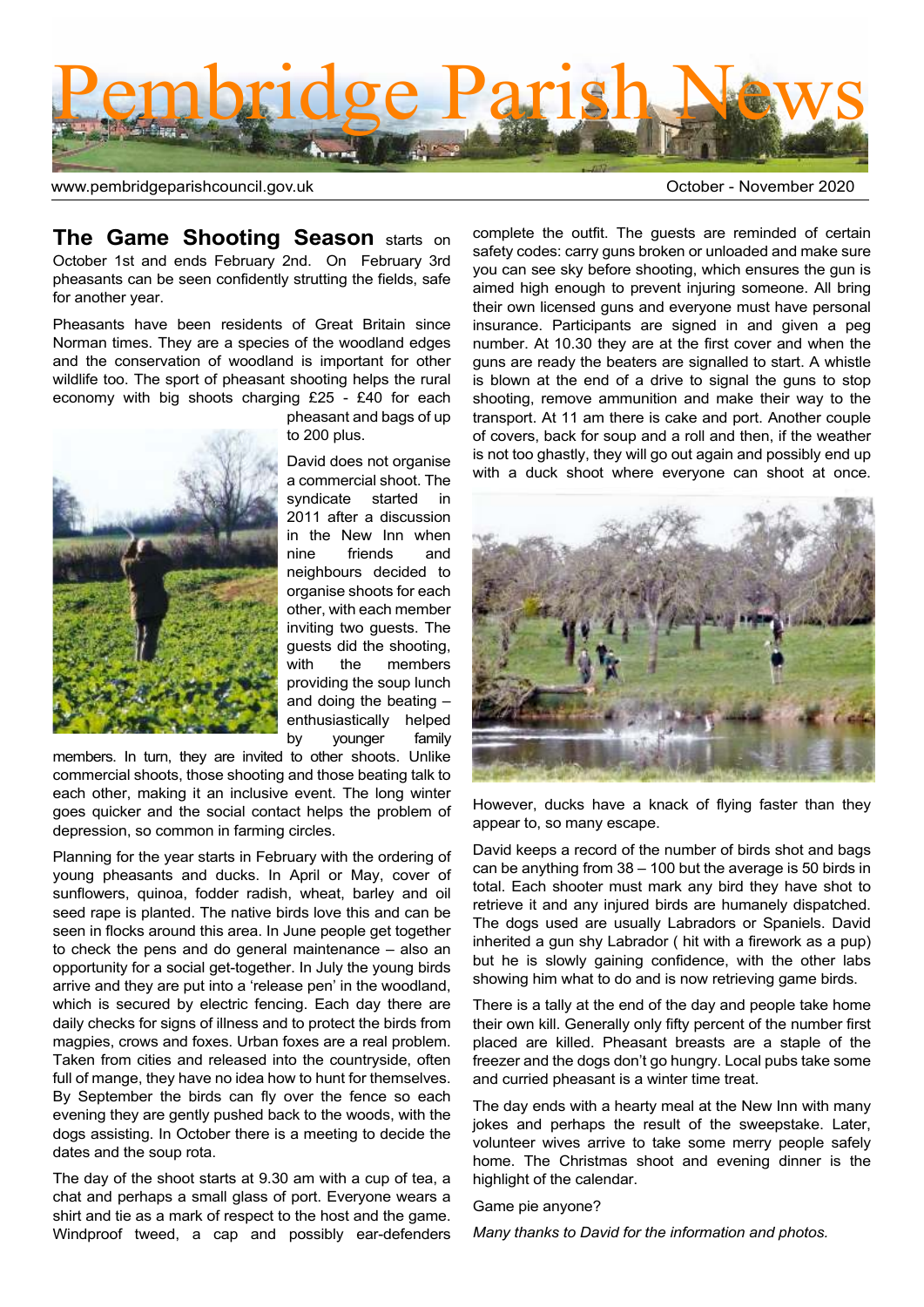# **Diary**

Poppy Appeal 2020 - British Legion Stall  *Saturday, 24th October 10 - 4 Market Hall*

#### **Royal British Legion (Pembridge and Shobdon) Poppy Appeal 2020**

You are used to one of our volunteer collectors knocking on your door in the lead in to Remembrance Sunday with a tray of poppies. Covid19 prevention measures do not allow us to do this in 2020.

However, the boxes of poppies will be in the usual places, the shops, cafes and pubs, and I hope you will continue to give us the generous support you do each year. The 2019 door to door collection raised over £1400, the boxes another £1000 and contributions from churches and the local hunt another £1000.

Additionally, we will have a stall in the Market Place at Pembridge on Saturday 24th October with poppies, the badges some of you collect and other items. There will be a box for cash donations but you will have the ability to be "contactless" using a QR reader to your phone to make a donation and there will also be a card reader direct to the RBL Poppy Appeal bank account.

I do hope you will be able to support the Royal British Legion again in this difficult year. Nationally, over 7000 branches of supermarkets are, together with 5000 other retail outlets. Local contributions remain essential too, supporting both young and not so young injured military personnel and not just remembering past conflicts.

Graham Hudson Poppy Appeal Organiser 07770 635897



#### **Pembridge Village Hall Bookings** Please contact Lizzie Sharpe 01544 388488 for any enquiries

**Pembridge Film Nights**

Taking into account revised "rule of six" guidelines, and the new increase in Covid infections across the country, we had had to cancel our planned outdoor showing on 27th September.

Both we at Pembridge Film Nights, and our lovely hosts at the New Inn, are very sad about this, but the rules about organised events simply don't allow us to take any chances. We also feel that even if we pressed ahead, some people would quite reasonably feel unsure about coming.

So until we can meet again in safety, enjoy your film watching at home, and please do support the New Inn and all our local businesses who are doing their best to serve the community safely.

Do remember that if you can't find anything to watch on iPlayer, Netfix, Mubi, BFI player etc, (which seems unlikely but it happens to us sometimes) we have over 150 films on DVD and Bluray here which you are welcome to borrow, including many of the films we have shown over the last few years at the New Inn, and including many French, Spanish and Italian films - if you're interested, let me (Richard) know and I'll send you the list. You have to pick them up in a safe way (and drop them off within a couple of weeks) from our place half a mile outside Pembridge.

Best wishes, and stay safe Richard and Geoff phone 01544 387571 See pembridgefilmnights.org.uk

### **Village Christmas Trees**

This year we will be putting up the Christmas trees at the end of November, hoping to brighten up the village and bring us all some Christmas cheer! We will switch the lights on at 6pm in the market hall on Friday 4th December. Unfortunately, due to Covid restrictions, it is unlikely that the other usual events will be able to take place. I would like to thank those who kindly gave donations towards the cost of replacement lights last year as we rely on these donations to cover costs.

#### Attention Christmas Tree Hosts

There are over 60 sets of lights that we store throughout the year. Please can the tree hosts consider storing their own set of lights to use for the following year after the trees are taken down . Also, if anyone no longer wishes to have a tree or has any queries, please let me know. (Julie – 01544 388414)

**Sidney Nolan Trust Vacancy.** We are seeking a dynamic and ambitious new Director to lead our team at the Trust as we prepare for a major Capital Development Programme.. Our new Director will need to have the vision to shape this major project from fundraising to completion.

Please contact www.sidneynolantrust.org/vacancies

**Verdun Oak.** You might be pleased to learn that the wood was chipped and the chippings have now been spread over the paths running through the conservation area by members of **Pride in Pembridge**. The group has also replaced some decaying boards on the boardwalk.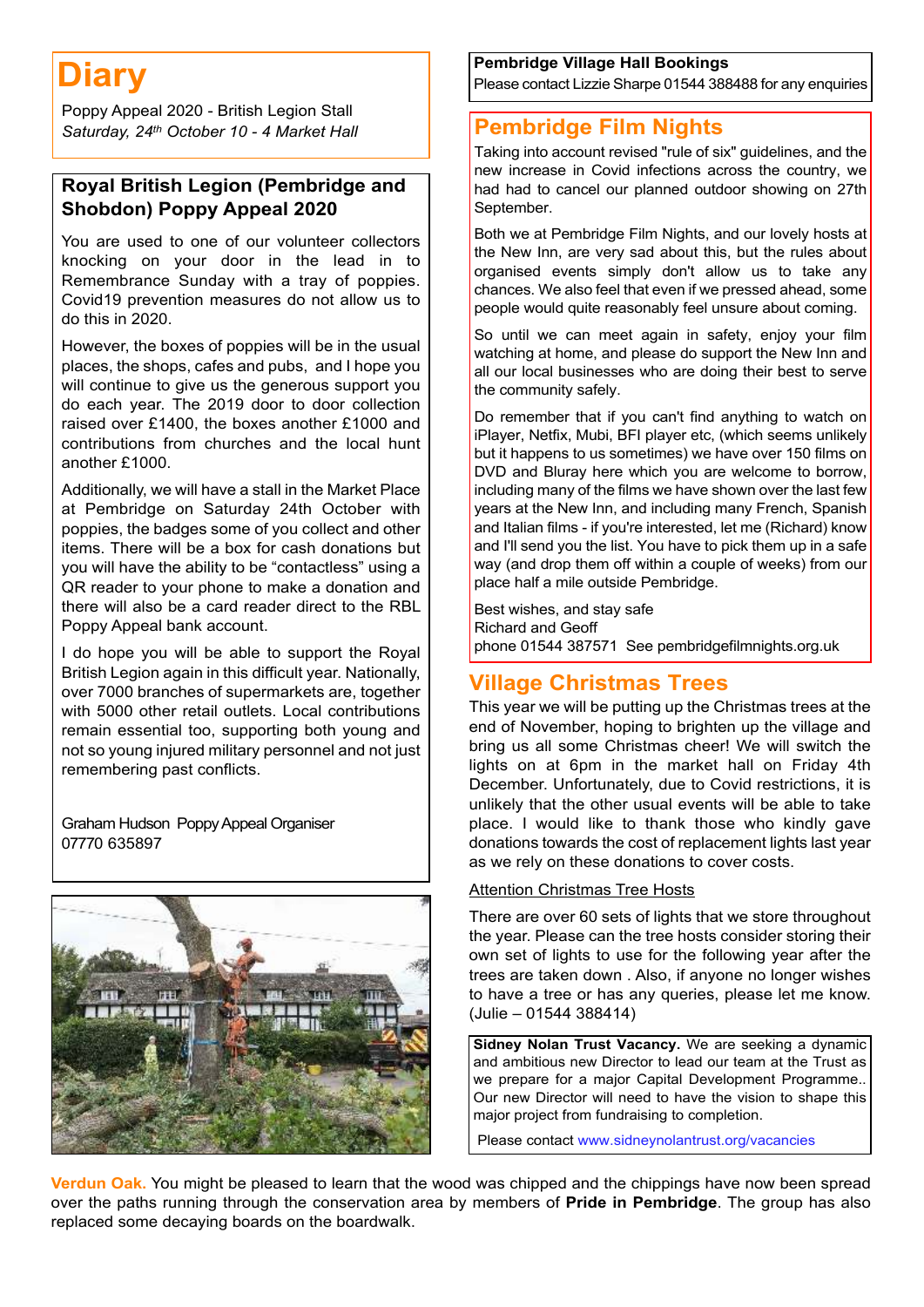## **Pembridge Parish Council**

### **From your local County Councillor Roger Phillips rjphillips@herefordshire.gov.uk**

### **Herefordshire Councillors report :**

**Verdun Oak** - My thanks to Tony Norman and the teams at Herefordshire Council and Balfour Beatty on their prompt action to deal with the Verdun Oak. The trunk split completely from top to bottom leaving the two sections at risk of collapse. It was a hectic night and morning moving vehicles, placing bollards, contacting various people to get it all sorted. The cost of the cutting down has been met by Herefordshire Council. The Parish Council will now determine what to do with the remaining trunk and hopefully make the best of a very sad situation.

**20 MPH Speed limit** - This project currently sits at number 6 of 112 lists of schemes to be delivered By Balfour Beatty. That means there is a very strong likelihood it will be delivered in next year's programme of works. I have requested that designs for roundels and edge of village marking are brought to the PC for consultation. The 20 mph limit will cover all the village highways including Bridge Street and Bearwood lane.

**Gigaclear work on A44** - Residents will know that work for Gigaclear is being undertaken in the village and scheduled on the A44 section from 28th September to 6 th November. I have advised the contractors that their reinstallation work in the highway will be closely monitored by residents. HGVs will be diverted via A480 through Lyonshall to Sarnesfield junction and then on the A4112 to Golden Cross junction and vice-versa. I am awaiting confirmation for the roll out across the parish.

**New Junction** - Work on the new junction priorities at Lawton`s cross east of Eardisland will continue till 30th October.

**Traveller Site** - I am involving all my local Parish Councils in the proposed £900,000 refurbish and expansion of the travellers site at Pembridge. Concerns have been expressed regarding access to the recycling sites and I have requested information on usage since their opening with comparisons with recent years. A full report will appear in my monthly email update which residents can get by emailing me.

### **Parish Council News**

**Parish Council Meetings** - Pembridge Parish Council are still meeting virtually to address parish business following government guidance to keep its members and the public safe.

**Playground** - Pembridge Playground is open again. Please remember to follow the guidance, stick to social distancing and wash your hands before and after using the equipment.

**Pembridge Village Green and Picnic area** - Once again, over the summer the village green and picnic area has seen many visitors. It is a special place and enjoyed by all especially during the summer months. It is unfortunate that this year some visitors have abused these facilities and caused damage or been a nuisance. The Parish Council will be considering table replacement have installed new signs to encourage visitors to use the public toilets. Please help keep our village green a safe and clean area for all to enjoy.

**Advertising in Pembridge Parish magazine** - A new round of advertising in the Parish Magazine is organised in October. There are 24 advertiser's spaces available on a normal yearly agreement. If you are interested in advertising your business or service in the magazine next year, please contact the parish clerk clerk@pembridgeparishcouncil.gov.uk.

**Annual Budget & Precept** - In November & December the Parish Council consider the budget and precept requirement for 2021 - 22 and would like your views. The proposed budget will include funding for the parish lengthsman to undertake various jobs that will no longer be done by Herefordshire Council and continuing the mowing contract. The Parish Council will continue to look at areas of the parish that need improvement including the playground, bell tower and toilet block and need to cover any legal, data protection, audit costs. The precept was increased last year at £34000 to cover potential legal fees of which the outcome is still ongoing. Your comments on any other improvements would be welcomed. Email the Parish Clerk or attend the Parish Council meeting on 18th November. Please email clerk@pembridgeparishcouncil.gov.uk.

**Clock tower** - The Parish Council has appointed several contractors to start work on the electrification of the clock winding system in the clock tower. It is hoped there will be little disruption when work starts in the next few months.

**Herefordshire Council interactive map** - With winter no far around the corner keep on the lookout for potholes! Please log them onto the Herefordshire Council interactive map online. It's easy to use and allows you to view and report all defects in any area of Herefordshire. All reports are logged and updated immediately onto the council's database. Log on to www.herefordshire.gov.uk and navigate through the transport and highways section. Or just Google Hereford pothole map. Alternatively you can now download the app!

Land & Property Owners - Please remember: - Land owners it is your responsibility to ensure hedge cutting and ditch maintenance along parish highways and footpaths. Property owners should keep all overgrowth clear of pavements for clear walking access. Thank you.

**Help** - Parish Council has two A boards currently stored at the Steppes, looking for a new home. Can anyone help? Please contact clerk@pembridgeparishcouncil.gov.uk.

#### **Next Parish Council Meeting Dates:**

Wednesday October 21st - 8.00pm – Virtual at present Wednesday November 18th - 8.00pm - Consider Budget & Precept - Virtual at present